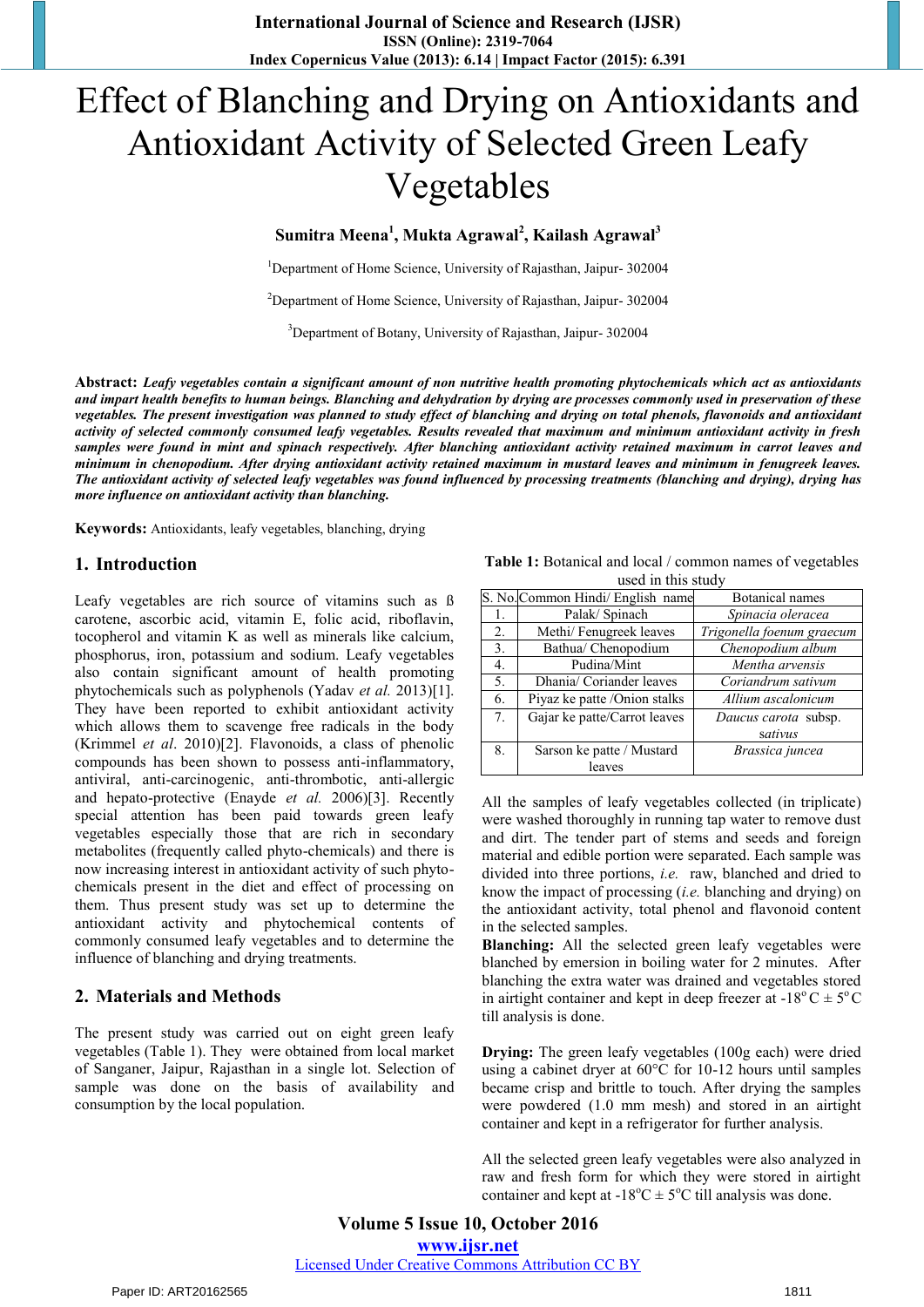**Extraction of samples for analysis of total phenols, flavonoids and antioxidant activity:** Ten g of crushed sample from each vegetable was taken with 100 ml of methanol in a conical flask, plugged with cotton wool and then kept on a rotary shaker at 120 rpm for 24 h. After 24 h, the extract was filtered through eight layers of muslin cloth; centrifuged at 5000 rpm for 10 min., supernatant was collected and the solvent was evaporated and the dry extract was stored at 4ºC in air tight bottles (Parekh and Chanda, 2007)[4].

**Determination of total phenols, flavonoids and antioxidant activity in extracted samples**

**Total phenol content:** Total phenol content in the sample extract was determined using UV spectrophotometer by folin-ciocalteu method (Olajire and Azeez, 2011)[5].

**Flavonoid content:** Flavonoid content in extracted samples was estimated by aluminum chloride  $(AICI<sub>3</sub>)$  method (Jagadish *et al.* 2009)[6] using UV spectrophotometer.

**Antioxidant activity by Ferric reducing antioxidant power (FRAP) assay:** antioxidant activity was analysed using FRAP method (Oyaizu, 1986)[7] in sample extract. UV spectrophotometer was used for reading the absorbance.

## **3. Results and Discussion**

**Total phenols, flavonoids and antioxidant activity in fresh and raw selected leafy vegetables:** The results of the study are presented in table-3

**Total phenols:** The mean Total phenol content in raw samples was found to be significantly higher in mustard leaves (48.36mg/100g GAE) followed by chenopodium leaves (42.64 mg/100g) and coriander leaves 41.84mg/100g) than all other GLV's. Values observed in this study were comparable to those reported earlier by Yadav *et al.* (2013)[1]. They also reported variation in total phenolic content in their study on chenopodium, fenugreek leaves, spinach, and mustard leaves respectively.

**Flavonoids:** Flavonoids concentration ranged from 9.16mg/100g (mustard leaves) to 38.32mg/100g (mint).

**Antioxidant activity:** antioxidant activity estimated in selected leafy vegetables ranged from 18.3mg/100g AAE (spinach)) to 77.8mg/100g AAE (mint). Similarly Yadav *et al.* (2013)[1] studied antioxidant activity by FRAP method among different green leafy vegetables and reported that 15.20mg /100g ascorbic acid equivalent (AAE) in spinach 28.34mg /100g AAE in chenopodium leaves and 46.5mg/100g AAE in mustard leaves on fresh weight basis . Similarly the antioxidant activity as reported by Ali *et al.* (2011)[8] studied in mustard leaves 48.72 mg/100g trolox equivalent (TE).

Variation in the genetic composition of the plants, the environmental conditions under which the plants were grown, harvesting time and the season of the year, agronomic practices applied to the plants prior to harvest and the harvesting and handling practices prior to analysis (Mosha *et al.* 1997)[9].

#### **Effect of blanching on total phenol, flavonoids and antioxidant activity in selected leafy vegetables**

Results of the effect of blanching total phenolics, flavonoids and antioxidant activity are summarized in table 3.

**Total Phenols:** Blanching resulted in a slight decrease in the concentration of total phenols in all leafy vegetables. The total phenol content retained after blanching was 92.46%, 86.47%, 83.65%, 79.60%, 93.40%, 79.10%, 79.90% and 95.60% in spinach, fenugreek leaves, coriander leaves, mint, chenopodium leaves, onion leaves, carrot leaves and mustard leaves respectively. It was observed that the retention of phenol content was found lowest in onion leaves followed by mint and then carrot leaves. The retention of polyphenol content was highest in mustard leaves.

**Flavonoids:** In case of flavonoids blanching resulted in a significant (p<0.05) reduction in all leafy vegetables. Flavonoid retention after blanching was 90.80%, 90.10%, 67.60%, 73.20%, 82.30%, 71.20%, 65.30% and 83.60% for spinach, fenugreek leaves, coriander leaves, mint, chenopodium leaves, onion leaves, carrot leaves and mustard leaves, respectively.

**Antioxidant Activity:** Blanching caused decrease in antioxidant activity in all vegetables selected for study. The results of present study indicated that the retention of antioxidant activity in onion leaves (97.30%) , carrot leaves (95%), coriander leaves (91%), mint (90%), mustard leaves (86.46%) spinach (84.15%), fenugreek leaves (79.50%) and chenopodium leaves (69.30%) was in decreasing order. Approximate similar results have been reported earlier by Gacche *et al.* (2010**)[10].** 

#### **Effect of drying on total phenol, flavonoids and antioxidant activity in selected leafy vegetables**

Drying of the leafy vegetables resulted in a significant (p˂0.05) increase in concentration of total phenols, flavonoids and antioxidant activity in all leafy vegetables. (Table-3)

**Total Phenols:** The highest total phenols were found in chenopodium leaves (424.10mg/100g GAE) followed by coriander leaves (418.2mg/100g GAE) than all other leafy vegetables.

**Flavonoids:** The mean flavonoid content was  $78.7 \pm 0.61$ , 121.5  $\pm 0.31$ , 173.2  $\pm 0.20$ , 165.2  $\pm 0.46$ , 208.4  $\pm 0.42$ , 82.5  $\pm 0.20$ , 113.1  $\pm 0.38$ , 103.6  $\pm 0.57$  mg OE/100g in carrot leaves, chenopodium leaves, coriander leaves, fenugreek leaves, mint, mustard leaves, onion leaves and spinach respectively. These values were much higher than those of fresh raw leafy vegetables.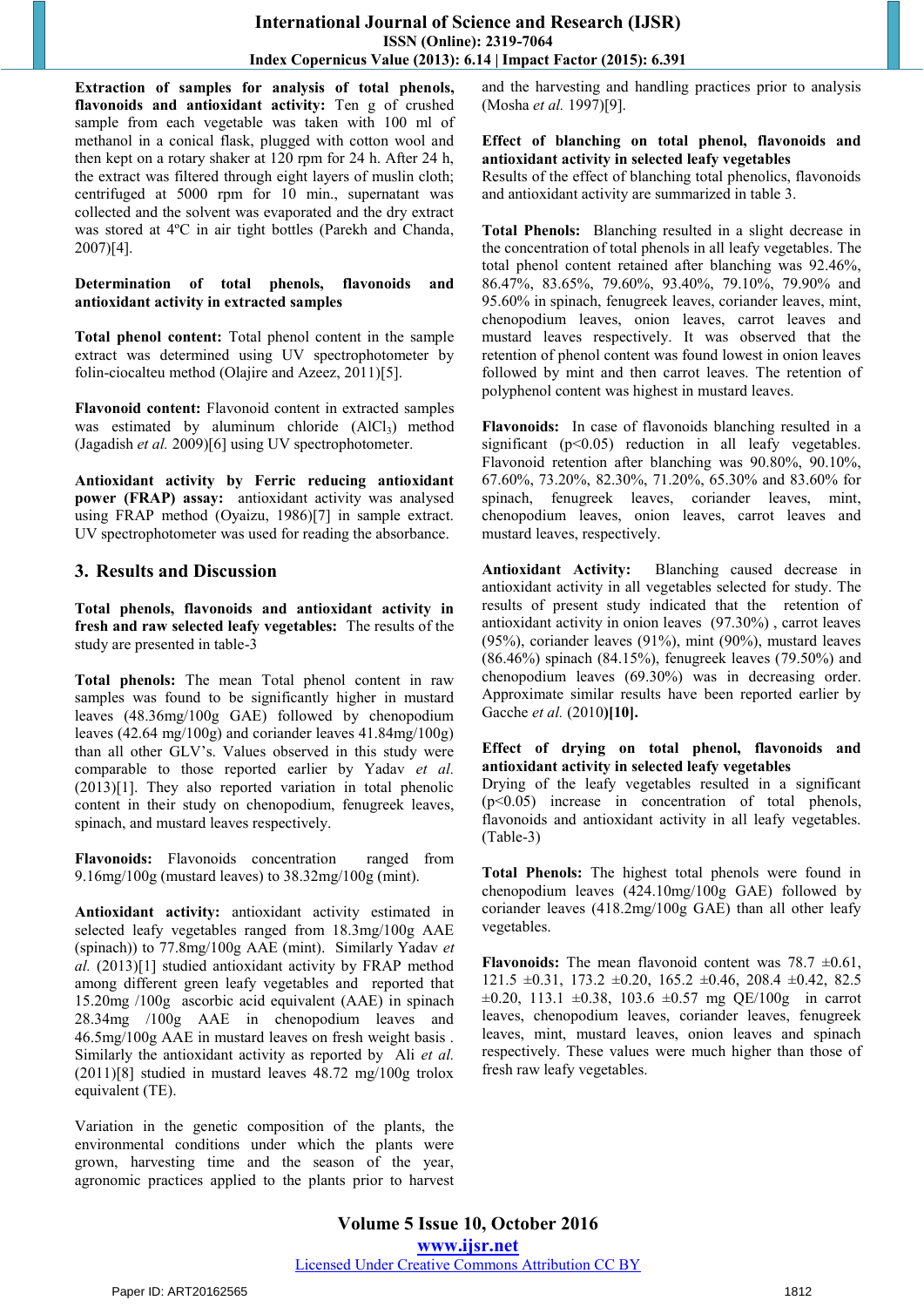## **International Journal of Science and Research (IJSR) ISSN (Online): 2319-7064 Index Copernicus Value (2013): 6.14 | Impact Factor (2015): 6.391**

**Table 2:** Weight retained after drying of leafy vegetables

| S. No.         | Name of leafy vegetable | Weight retained after |  |  |
|----------------|-------------------------|-----------------------|--|--|
|                |                         | drying g/100g         |  |  |
|                | Carrot leaves           | $8.2 \pm 0.37$        |  |  |
| $\mathfrak{D}$ | Chenopodium leaves      | $6.4 \pm 0.30$        |  |  |
| 3              | Coriander leaves        | $5.7 \pm 0.2$         |  |  |
|                | Fenugreek leaves        | $6.1 \pm 0.2$         |  |  |
| 5              | Mint                    | $5.8 \pm 0.61$        |  |  |
| 6              | Mustard leaves          | $8.0 \pm 0.45$        |  |  |
|                | Onion leaves            | $4.3 \pm 0.41$        |  |  |
| 8              | Spinach                 | $7.9 \pm 0.56$        |  |  |

**Antioxidant Activity:** Antioxidant activity after drying increased in all the samples. This may be due to concentration effect of drying on nutrients. Antioxidant activity of selected leafy vegetables after drying ranged from 394.0 (spinach) minimum to 801.4 mg / 100g AAE (mint) maximum. The percent increase in antioxidant activity after drying on leafy vegetables was highest in fenugreek leaves (95.65%) followed by coriander leaves (94.71%), spinach (93.60%), mint (92.80%), carrot leaves (92.36%), chenopodium (92.32%), onion leaves (91.42%) and mustard leaves (90.79%). These results are in corroboration with the finding of Singh *et al.* (2007)[11]. Zoro *et al.* (2016)[12] studied the antioxidant properties of shade dried leafy vegetables and found increase in antioxidant activity which ranged from 34.44% to 52.03% after 15 days of shadow drying.

**Table 3:** Antioxidant contents and antioxidant activity present in raw, blanched and dried green leafy vegetables.

| S.             | Name of       | Raw Green Leafy Vegetables* |             | <b>Blanched Green Leafy Vegetables</b> |             | Dried Green Leafy Vegetables* |                 |              |             |                   |
|----------------|---------------|-----------------------------|-------------|----------------------------------------|-------------|-------------------------------|-----------------|--------------|-------------|-------------------|
| No.            | vegetable     | Total                       | Flavonoids  | Antioxidant                            | Total       | Flavonoids                    | Antioxidant     | Total        | Flavonoids  | Antioxidant       |
|                |               | phenols                     | (mg/100g)   | activity                               | phenols     | (mg/100g)                     | activity        | phenols      | (mg/100g)   | activity          |
|                |               | (mg/100g)                   | Quercetin   | (mg/100g)                              | (mg/100g)   | Quercetin                     | (mg/100g)       | (mg/100g)    | Quercetin   | (mg/100g)         |
|                |               | GAE)                        | E)          | AAE)                                   | GAE)        | E)                            | AAE)            | GAE)         | E)          | AAE)              |
|                | Carrot leaves | 11.64 $\pm$                 | $10.45 \pm$ | 43.5 $\pm$                             | 9.2         | 6.83                          | 41.3 $\pm 2.05$ | $95.34 \pm$  | 78.7        | $421.6 \pm 1.57$  |
|                |               | 0.15                        | 0.60        | 3.18                                   | $\pm 1.30$  | $\pm 0.71$                    |                 | 0.44         | $\pm 0.61$  |                   |
| $\overline{c}$ | Chenopodium   | 42.64 $\pm$                 | 12.83 $\pm$ | 55.4 $\pm$                             | 39.86 $\pm$ | $10.57 \pm$                   | $38.4 \pm 1.45$ | 424.12 $\pm$ | $121.5 \pm$ | $645.2 \pm 1.31$  |
|                | leaves        | 0.51                        | 0.78        | 1.21                                   | 0.50        | 0.47                          |                 | 0.60         | 0.31        |                   |
| 3              | Coriander     | 41.84 $\pm$                 | $16.76 \pm$ | 69.3 $\pm$                             | 34.98 $\pm$ | 11.32 $\pm$                   | $62.8 \pm 2.33$ | 418.2        | $173.2 \pm$ | $727.34 \pm 1.09$ |
|                | leaves        | 0.15                        | 0.55        | 1.15                                   | 0.45        | 0.55                          |                 | $\pm$ 0.27   | 0.20        |                   |
| $\overline{4}$ | Fenugreek     | $36.23 \pm$                 | $17.43 \pm$ | 48.3 $\pm$                             | $31.4 \pm$  | $15.76 \pm$                   | $38.4 \pm 3.25$ | 309.34       | $165.2 \pm$ | 474.0 $\pm$ 2.46  |
|                | leaves        | 0.45                        | 0.31        | 2.91                                   | 0.85        | 0.50                          |                 | $\pm 0.60$   | 0.46        |                   |
| 5              | Mint          | 38.32 $\pm$                 | $20.12 \pm$ | 77.8 $\pm$                             | $30.48 \pm$ | 14.72 $\pm$                   | $70.2 \pm 4.33$ | 313.4        | $208.4 \pm$ | $801.4 \pm 1.48$  |
|                |               | 0.40                        | 0.76        | 2.49                                   | 1.30        | 0.45                          |                 | $\pm 0.62$   | 0.42        |                   |
| 6              | Mustard       | 48.38 $\pm$                 | 9.12        | 46.5 $\pm$                             | 46.22 $\pm$ | 7.64                          | $40.2 \pm 4.20$ | 302.34 $\pm$ | 82.5        | $461.5 \pm 2.50$  |
|                | leaves        | 0.55                        | $\pm 0.51$  | 3.34                                   | 1.55        | ± 0.45                        |                 | 0.71         | $\pm 0.20$  |                   |
| 7              | Onion leaves  | $16.3 \pm$                  | 11.7        | 53.9 $\pm$                             | $12.9 \pm$  | 8.34                          | 47.2 $\pm 2.88$ | 164.4        | 113.1 $\pm$ | 584.2 $\pm 2.80$  |
|                |               | 0.45                        | ±1.15       | 2.07                                   | 0.20        | ±0.87                         |                 | $\pm 0.25$   | 0.38        |                   |
| 8              | Spinach       | $22.56 \pm$                 | 9.24        | $18.3 \pm$                             | $20.86 \pm$ | 8.32                          | $15.4 \pm 2.86$ | $276.64 \pm$ | $103.6 \pm$ | 394.0 $\pm$ 4.80  |
|                |               | 1.07                        | $\pm 0.30$  | 0.76                                   | 0.45        | $\pm 0.40$                    |                 | 1.02         | 0.57        |                   |
| CD(5%)         |               | 0.930                       | 1.162       | 4.038                                  | 1.644       | 0.999                         | 5.309           | 1.061        | 1.547       | 4.362             |

\*Raw and blanched green leafy vegetables were analysed on wet basis \*Dried green leafy vegetables were analysed on dry weight basis

 $±$  Standard deviation

## **4. Conclusion**

Green leafy vegetables are rich source of polyphenols, flavonoids, and antioxidant activity. Blanching caused a decrease in the total phenols, flavonoids and antioxidant activity in leafy vegetables studied while drying caused increase in concentration of nutrients and also increase in phenol, flavonoid content and antioxidant activity. Thus, the dried leaves can be easily incorporated in different traditional recipes at acceptable levels. They can also be used as natural fortificants in our daily diet for enhancing the micronutrient content.

# **References**

[1] R.K Yadav, P. Kalia, R. Kumar and V. Jain, "Antioxidant and Nutritional Activity Studies Of Green Leafy Vegetables." International Journal of Agriculture and Food Science Technology, 4, (7):707-712, 2013.

- [2] S.B.Krimmel, F. Swoboda, S. Solar, G. Reznicek, "OHradical induced degradation of hydroxybenzoic- and hydroxycinnamic acids and formation of aromatic products – A gamma radiolysis study." Radiat. Phys. Chem. 79:1247-1254, 2010.
- [3] D.A. Enayde, V. Lima, M. Maciel, "Polyphenol, Ascorbic acid and total carotenoids content in common fruit and vegetables." Brazilian Journal of Food Technology, 9(2):89-96, 2006.
- [4] J. Parekh, S. Chanda, "In vitro antibacterial activity of the crude methanol extract of *Woodfordia fructicosa*  Kurz. Flower (Lythraceae)." Braz. J. Microbiol*.* 38: 204-207, 2007.
- [5] A.A. Olajire, L. Azeez, "Total antioxidant activity, phenolic, flavanoid and ascorbic acid contents of Nigerian vegetables." African Journal of Food Science and Technology, 2 (2):22-29, (2011).
- [6] L.K. Jagadish, V.V. Krishnan, R. Shenbha Garaman V. Ka Viyasana, "Comparative study on the antioxidant, anti cancer and anti microbial propertiy *Agricus*